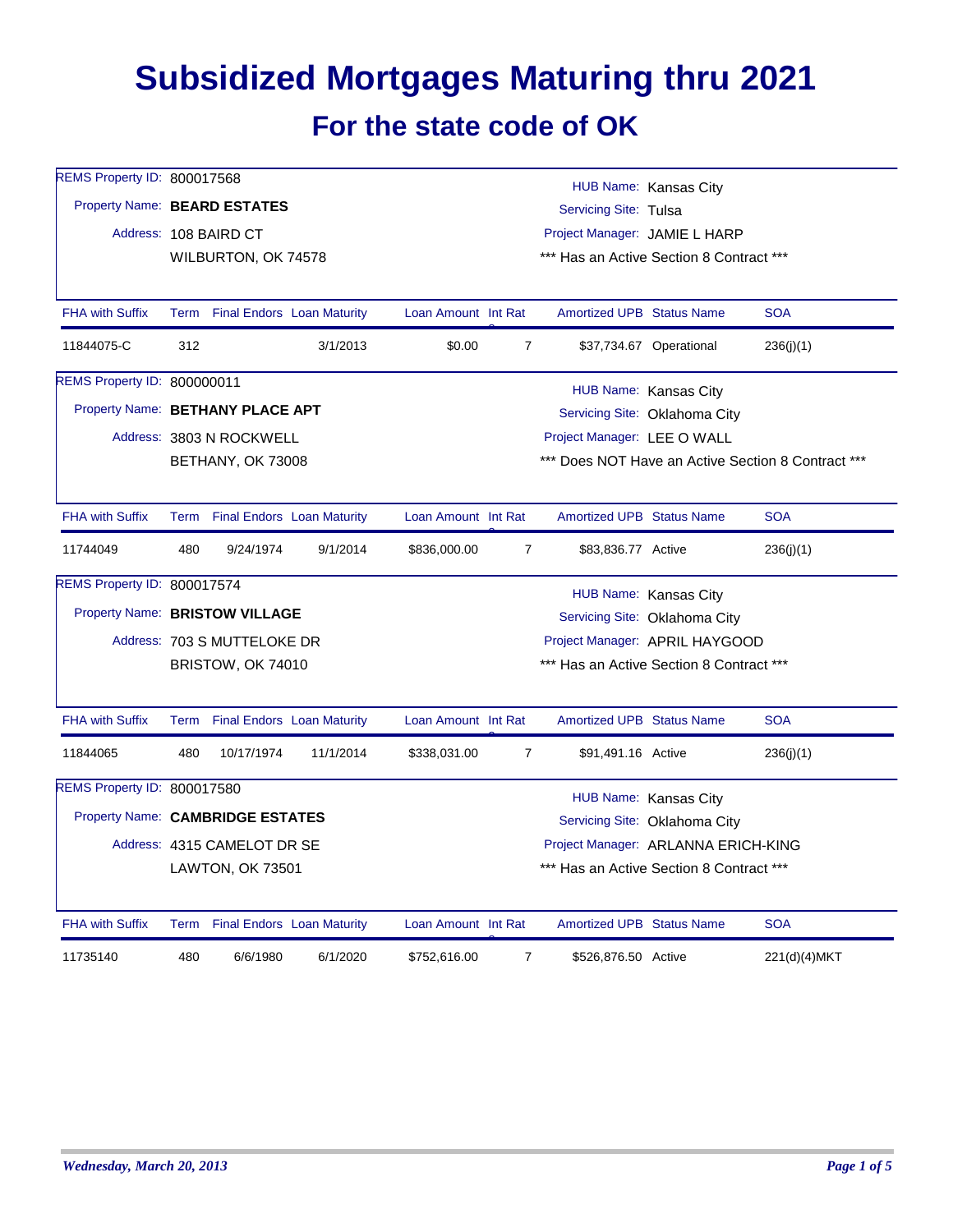| REMS Property ID: 800017719      |                                                                                                  |                                 |                                 |                     |                |                                          |                                               |                      |  |  |
|----------------------------------|--------------------------------------------------------------------------------------------------|---------------------------------|---------------------------------|---------------------|----------------|------------------------------------------|-----------------------------------------------|----------------------|--|--|
|                                  | HUB Name: Kansas City<br>Property Name: COUNTRY PARK APARTMENTS<br>Servicing Site: Oklahoma City |                                 |                                 |                     |                |                                          |                                               |                      |  |  |
|                                  |                                                                                                  | Address: 1601 S Henderson       |                                 |                     |                | Project Manager: MARY ANN HENSON         |                                               |                      |  |  |
|                                  | CHICKASHA, OK 73018                                                                              |                                 |                                 |                     |                | *** Has an Active Section 8 Contract *** |                                               |                      |  |  |
| <b>FHA with Suffix</b>           |                                                                                                  |                                 | Term Final Endors Loan Maturity | Loan Amount Int Rat |                | <b>Amortized UPB Status Name</b>         |                                               | <b>SOA</b>           |  |  |
| 11794009-V                       | 20                                                                                               |                                 | 1/1/2021                        | \$0.00              | $\mathbf{1}$   |                                          | \$208,789.00 Accruing/non-Payi 207/223(f)/244 |                      |  |  |
| 11794009-W                       | 20                                                                                               |                                 | 1/1/2021                        | \$0.00              | 1              |                                          | \$419,600.00 Accruing/non-Payi 207/223(f)/244 |                      |  |  |
| 11794011                         | 243                                                                                              | 9/28/2000                       | 1/1/2021                        | \$419,600.00        | 8.5            | \$246,263.06 Active                      |                                               | 223(a)(7)/207/223(f) |  |  |
| REMS Property ID: 800017597      |                                                                                                  |                                 |                                 |                     |                |                                          | HUB Name: Kansas City                         |                      |  |  |
| Property Name: CREEK FOREST APTS |                                                                                                  |                                 |                                 |                     |                |                                          | Servicing Site: Oklahoma City                 |                      |  |  |
|                                  |                                                                                                  | Address: 100 CREEK FOREST ST    |                                 |                     |                | Project Manager: ARLANNA ERICH-KING      |                                               |                      |  |  |
|                                  |                                                                                                  | OKMULGEE, OK 74447              |                                 |                     |                |                                          | *** Has an Active Section 8 Contract ***      |                      |  |  |
| <b>FHA with Suffix</b>           |                                                                                                  | Term Final Endors Loan Maturity |                                 | Loan Amount Int Rat |                | <b>Amortized UPB Status Name</b>         |                                               | <b>SOA</b>           |  |  |
| 11844099                         | 480                                                                                              | 12/13/1973                      | 5/1/2014                        | \$1,405,900.00      | 7              | \$109,053.78 Active                      |                                               | 236(i)(1)            |  |  |
| REMS Property ID: 800017598      |                                                                                                  |                                 |                                 |                     |                |                                          |                                               |                      |  |  |
|                                  | HUB Name: Kansas City<br>Property Name: CREEK NATION HOUSING FOR THE ELDERLY                     |                                 |                                 |                     |                |                                          |                                               |                      |  |  |
|                                  | Servicing Site: Oklahoma City<br>Address: 2710 N MIAMI ST<br>Project Manager: ARLANNA ERICH-KING |                                 |                                 |                     |                |                                          |                                               |                      |  |  |
|                                  |                                                                                                  | OKMULGEE, OK 74447              |                                 |                     |                |                                          | Has an Active Section 8 Contract ***          |                      |  |  |
|                                  |                                                                                                  |                                 |                                 |                     |                |                                          |                                               |                      |  |  |
| <b>FHA with Suffix</b>           |                                                                                                  |                                 | Term Final Endors Loan Maturity | Loan Amount Int Rat |                | <b>Amortized UPB Status Name</b>         |                                               | <b>SOA</b>           |  |  |
| 117EH003                         | 480                                                                                              | 3/3/1981                        | 2/1/2021                        | \$2,259,300.00      | 6.875          | \$1,009,178.25 Active                    |                                               | 202                  |  |  |
| REMS Property ID: 800017604      |                                                                                                  |                                 |                                 |                     |                |                                          | HUB Name: Kansas City                         |                      |  |  |
| Property Name: DUNCAN PLAZA      |                                                                                                  |                                 |                                 |                     |                |                                          | Servicing Site: Oklahoma City                 |                      |  |  |
|                                  |                                                                                                  | Address: 2021 N HWY 81          |                                 |                     |                | Project Manager: MARY ANN HENSON         |                                               |                      |  |  |
|                                  |                                                                                                  | DUNCAN, OK 73533                |                                 |                     |                |                                          | *** Has an Active Section 8 Contract ***      |                      |  |  |
| <b>FHA with Suffix</b>           |                                                                                                  |                                 | Term Final Endors Loan Maturity | Loan Amount Int Rat |                | <b>Amortized UPB Status Name</b>         |                                               | <b>SOA</b>           |  |  |
| 11735141                         | 480                                                                                              | 11/26/1980                      | 3/1/2021                        | \$2,293,600.00      | 7.25           | \$1,058,127.36 Active                    |                                               | 221(d)(4)MKT         |  |  |
| REMS Property ID: 800017640      |                                                                                                  |                                 |                                 |                     |                |                                          |                                               |                      |  |  |
|                                  | HUB Name: Kansas City<br>Property Name: JAMESTOWN SQUARE<br>Servicing Site: Oklahoma City        |                                 |                                 |                     |                |                                          |                                               |                      |  |  |
|                                  | Address: 1200 NW 10TH STREET<br>Project Manager: CAROLYN SIMS                                    |                                 |                                 |                     |                |                                          |                                               |                      |  |  |
|                                  |                                                                                                  | MOORE, OK 73170                 |                                 |                     |                |                                          | *** Has an Active Section 8 Contract ***      |                      |  |  |
| FHA with Suffix                  |                                                                                                  | Term Final Endors Loan Maturity |                                 | Loan Amount Int Rat |                | Amortized UPB Status Name                |                                               | <b>SOA</b>           |  |  |
| 11744119                         | 480                                                                                              | 5/21/1975                       | 12/1/2014                       | \$433,609.00        | $\overline{7}$ |                                          | \$0.00 Active                                 | 236(j)(1)            |  |  |
|                                  |                                                                                                  |                                 |                                 |                     |                |                                          |                                               |                      |  |  |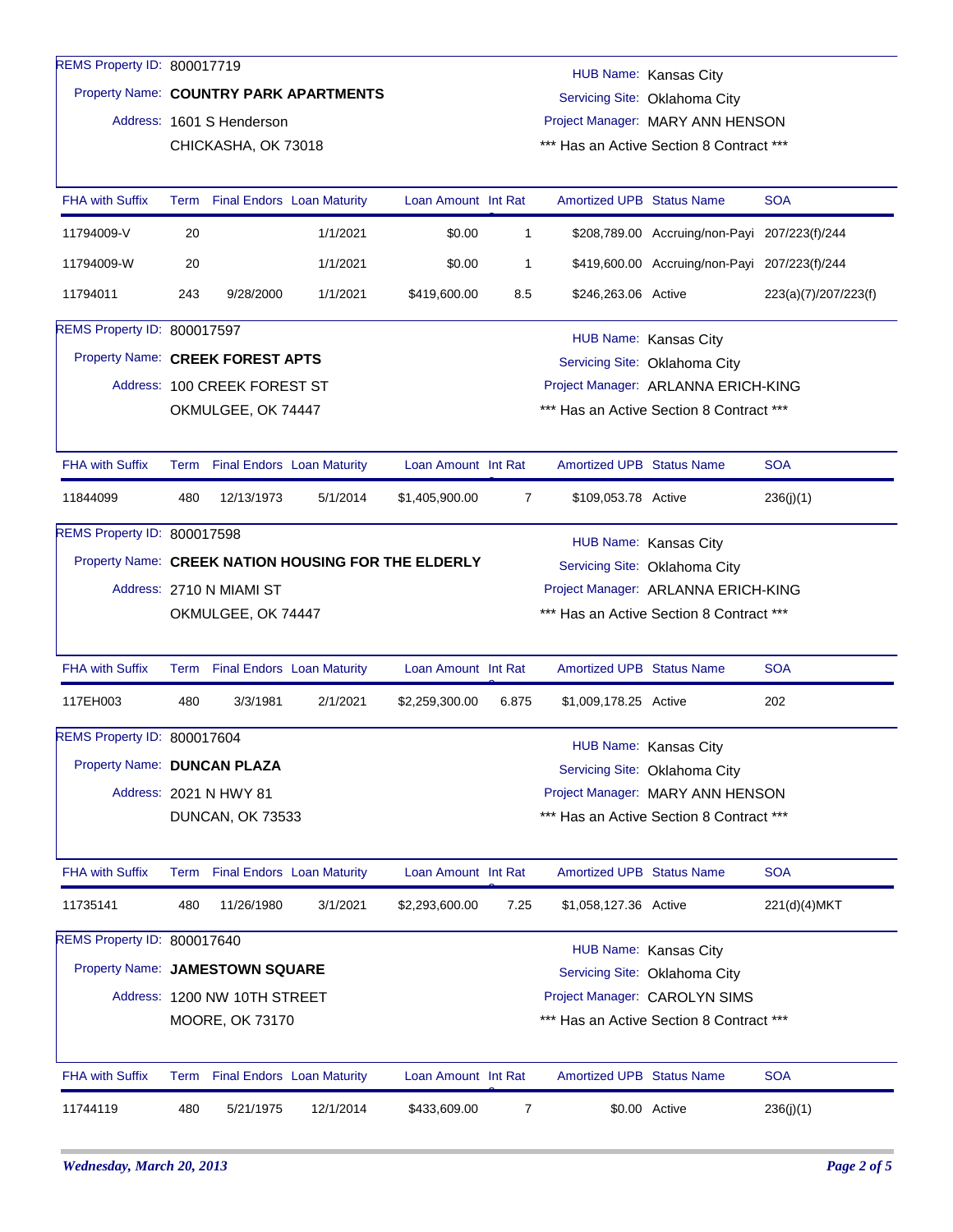| REMS Property ID: 800017646           |                                                                        |                                   |           |                     |                                                        |                                  | HUB Name: Kansas City                       |               |  |
|---------------------------------------|------------------------------------------------------------------------|-----------------------------------|-----------|---------------------|--------------------------------------------------------|----------------------------------|---------------------------------------------|---------------|--|
|                                       | Property Name: KEETOOWAH VILLAGE APTS<br>Servicing Site: Oklahoma City |                                   |           |                     |                                                        |                                  |                                             |               |  |
|                                       |                                                                        | Address: 2909 KEETOOWAH TRAIL RD  |           |                     |                                                        |                                  | Project Manager: LESLIE M COBB              |               |  |
|                                       |                                                                        | MUSKOGEE, OK 74401                |           |                     |                                                        |                                  | *** Has an Active Section 8 Contract ***    |               |  |
| <b>FHA with Suffix</b>                |                                                                        | Term Final Endors Loan Maturity   |           | Loan Amount Int Rat |                                                        | <b>Amortized UPB Status Name</b> |                                             | <b>SOA</b>    |  |
| 11844095                              | 480                                                                    | 9/9/1974                          | 8/1/2014  | \$1,234,600.00      | 7                                                      | \$116,852.66 Active              |                                             | 236(j)(1)     |  |
| REMS Property ID: 800017658           |                                                                        |                                   |           |                     |                                                        |                                  |                                             |               |  |
| Property Name: MANGUM GOLDEN AGE APTS |                                                                        |                                   |           |                     | HUB Name: Kansas City<br>Servicing Site: Oklahoma City |                                  |                                             |               |  |
|                                       |                                                                        | Address: 100 E LINCOLN ST         |           |                     | Project Manager: ARLANNA ERICH-KING                    |                                  |                                             |               |  |
|                                       |                                                                        | <b>MANGUM, OK 73554</b>           |           |                     |                                                        |                                  | *** Has an Active Section 8 Contract ***    |               |  |
| <b>FHA with Suffix</b>                |                                                                        | Term Final Endors Loan Maturity   |           | Loan Amount Int Rat |                                                        | <b>Amortized UPB Status Name</b> |                                             | <b>SOA</b>    |  |
| 117EH019                              | 480                                                                    | 9/22/1982                         | 11/1/2021 | \$1,128,600.00      | 8.5                                                    | \$623,071.13 Active              |                                             | 202           |  |
| REMS Property ID: 800017682           |                                                                        |                                   |           |                     |                                                        |                                  | HUB Name: Kansas City                       |               |  |
| Property Name: NOWATA GARDENS         |                                                                        |                                   |           |                     |                                                        |                                  | Servicing Site: Oklahoma City               |               |  |
|                                       | Address: 931 EAST MODOC<br>NOWATA, OK 74048                            |                                   |           |                     | Project Manager: APRIL HAYGOOD                         |                                  |                                             |               |  |
|                                       |                                                                        |                                   |           |                     | *** Has an Active Section 8 Contract ***               |                                  |                                             |               |  |
|                                       |                                                                        |                                   |           |                     |                                                        |                                  |                                             |               |  |
| <b>FHA with Suffix</b>                |                                                                        | Term Final Endors Loan Maturity   |           | Loan Amount Int Rat |                                                        | <b>Amortized UPB Status Name</b> |                                             | <b>SOA</b>    |  |
| 11835059                              | 480                                                                    | 11/28/1973                        | 3/1/2014  | \$106,644.00        | $\overline{7}$                                         | \$19,319.50 Active               |                                             | 221(d)(3)MKT  |  |
| 11835059-P                            | 21                                                                     |                                   | 2/1/2020  | \$0.00              | 1                                                      |                                  | \$165,479.75 Accruing/non-Payi 221(d)(3)MKT |               |  |
| 11835059-S                            | 20                                                                     |                                   | 2/1/2019  | \$0.00              | 0                                                      |                                  | \$155,000.00 Accruing/non-Payi 221(d)(3)MKT |               |  |
| REMS Property ID: 800017689           |                                                                        |                                   |           |                     |                                                        |                                  | HUB Name: Kansas City                       |               |  |
| Property Name: PARKRIDGE ESTATES      |                                                                        |                                   |           |                     |                                                        |                                  | Servicing Site: Oklahoma City               |               |  |
|                                       |                                                                        | Address: 1220 ASA LEE ST          |           |                     | Project Manager: ARLANNA ERICH-KING                    |                                  |                                             |               |  |
|                                       |                                                                        | ALTUS, OK 73521                   |           |                     |                                                        |                                  | *** Has an Active Section 8 Contract ***    |               |  |
| <b>FHA with Suffix</b>                |                                                                        | Term Final Endors Loan Maturity   |           | Loan Amount Int Rat |                                                        | <b>Amortized UPB Status Name</b> |                                             | <b>SOA</b>    |  |
| 11735139                              | 480                                                                    | 6/11/1980                         | 6/1/2020  | \$745,122.00        | 7                                                      | \$521,633.23 Active              |                                             | 221(d)(4) MKT |  |
| REMS Property ID: 800017702           |                                                                        |                                   |           |                     |                                                        |                                  | HUB Name: Kansas City                       |               |  |
| Property Name: PYTHIAN MANOR WEST     |                                                                        |                                   |           |                     |                                                        |                                  | Servicing Site: Oklahoma City               |               |  |
|                                       |                                                                        | Address: 1700 RIVERSIDE DR        |           |                     |                                                        |                                  | Project Manager: CAROLYN SIMS               |               |  |
|                                       |                                                                        | <b>TULSA, OK 74119</b>            |           |                     |                                                        |                                  | *** Has an Active Section 8 Contract ***    |               |  |
|                                       |                                                                        |                                   |           |                     |                                                        |                                  |                                             |               |  |
| <b>FHA with Suffix</b>                | Term                                                                   | <b>Final Endors Loan Maturity</b> |           | Loan Amount Int Rat |                                                        | Amortized UPB Status Name        |                                             | <b>SOA</b>    |  |
| 117EH004                              | 480                                                                    | 9/25/1980                         | 9/1/2020  | \$2,643,000.00      | 6.875                                                  | \$1,135,635.91 Active            |                                             | 202           |  |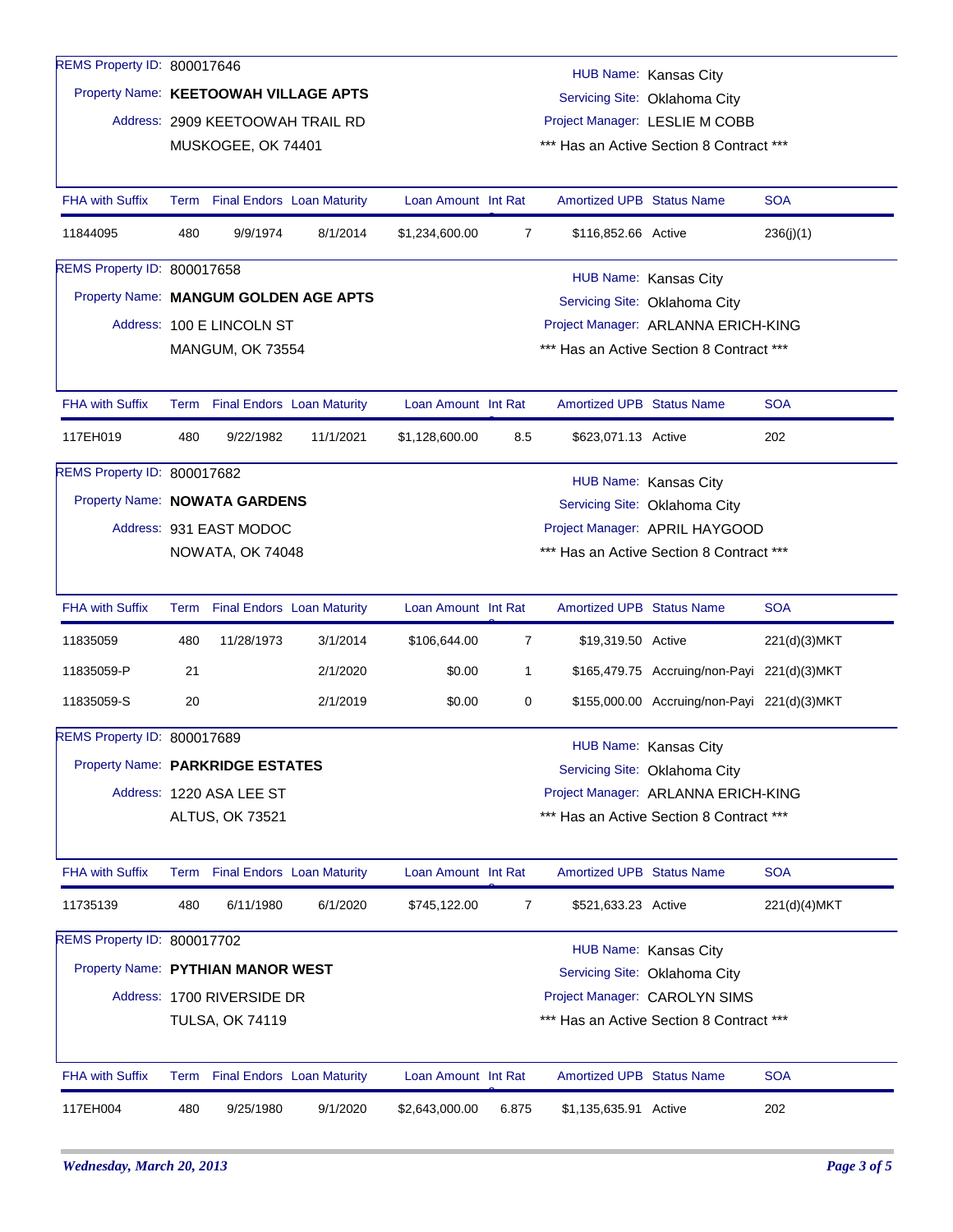| REMS Property ID: 800017723                |                                                                            |                                                               |           |                     |                                     |                                     |                                          |                                                    |  |  |  |  |
|--------------------------------------------|----------------------------------------------------------------------------|---------------------------------------------------------------|-----------|---------------------|-------------------------------------|-------------------------------------|------------------------------------------|----------------------------------------------------|--|--|--|--|
|                                            | HUB Name: Kansas City                                                      |                                                               |           |                     |                                     |                                     |                                          |                                                    |  |  |  |  |
|                                            | Property Name: SHERIDAN TERRACE APTS<br>Servicing Site: Oklahoma City      |                                                               |           |                     |                                     |                                     |                                          |                                                    |  |  |  |  |
|                                            | Address: 1937 S 68TH E AVE                                                 |                                                               |           |                     |                                     | Project Manager: ARLANNA ERICH-KING |                                          |                                                    |  |  |  |  |
|                                            |                                                                            | <b>TULSA, OK 74112</b>                                        |           |                     |                                     |                                     | *** Has an Active Section 8 Contract *** |                                                    |  |  |  |  |
| <b>FHA with Suffix</b>                     |                                                                            | Term Final Endors Loan Maturity                               |           | Loan Amount Int Rat |                                     | <b>Amortized UPB Status Name</b>    |                                          | <b>SOA</b>                                         |  |  |  |  |
| 11844101                                   | 480                                                                        | 10/18/1974                                                    | 12/1/2014 | \$2,672,500.00      | 7                                   | \$312,631.16 Active                 |                                          | 236(j)(1)                                          |  |  |  |  |
| REMS Property ID: 800017732                |                                                                            | HUB Name: Kansas City                                         |           |                     |                                     |                                     |                                          |                                                    |  |  |  |  |
|                                            | Property Name: SOUTHGATE APTS ERICK/SAYRE<br>Servicing Site: Oklahoma City |                                                               |           |                     |                                     |                                     |                                          |                                                    |  |  |  |  |
|                                            |                                                                            | Address: 200-B S BROADWAY                                     |           |                     |                                     | Project Manager: APRIL HAYGOOD      |                                          |                                                    |  |  |  |  |
|                                            |                                                                            | SAYRE, OK 73662                                               |           |                     |                                     |                                     | *** Has an Active Section 8 Contract *** |                                                    |  |  |  |  |
| <b>FHA with Suffix</b>                     |                                                                            | Term Final Endors Loan Maturity                               |           | Loan Amount Int Rat |                                     | <b>Amortized UPB Status Name</b>    |                                          | <b>SOA</b>                                         |  |  |  |  |
| 11744106-W                                 | 13                                                                         |                                                               | 12/1/2014 | \$0.00              | 1                                   |                                     | \$80,324.96 Accruing/non-Payi 236(j)(1)  |                                                    |  |  |  |  |
| 11744106-V                                 | 13                                                                         |                                                               | 12/1/2014 | \$0.00              | 1                                   |                                     | \$200,000.00 Operational                 | 236(j)(1)                                          |  |  |  |  |
| REMS Property ID: 800017742                |                                                                            |                                                               |           |                     |                                     |                                     | HUB Name: Kansas City                    |                                                    |  |  |  |  |
| Property Name: SUPERBIA RETIREMENT VILLAGE |                                                                            |                                                               |           |                     | Servicing Site: Oklahoma City       |                                     |                                          |                                                    |  |  |  |  |
|                                            |                                                                            | Address: 9720 STACY CT                                        |           |                     | Project Manager: ARLANNA ERICH-KING |                                     |                                          |                                                    |  |  |  |  |
|                                            |                                                                            | OKLAHOMA CITY, OK 73162                                       |           |                     |                                     |                                     | *** Has an Active Section 8 Contract *** |                                                    |  |  |  |  |
| <b>FHA with Suffix</b>                     |                                                                            | Term Final Endors Loan Maturity                               |           | Loan Amount Int Rat |                                     | <b>Amortized UPB Status Name</b>    |                                          | <b>SOA</b>                                         |  |  |  |  |
| 117SH006                                   | 460                                                                        | 1/1/1969                                                      | 9/1/2014  | \$2,355,233.21      | 3.625                               | \$209,103.06 Active                 |                                          | 202                                                |  |  |  |  |
| REMS Property ID: 800017760                |                                                                            |                                                               |           |                     |                                     |                                     | HUB Name: Kansas City                    |                                                    |  |  |  |  |
| Property Name: TOWNHOUSE SQUARE            |                                                                            |                                                               |           |                     |                                     | Servicing Site: Tulsa               |                                          |                                                    |  |  |  |  |
|                                            |                                                                            | Address: 1029 E IOLA ST                                       |           |                     |                                     | Project Manager: DEBBIE BENGE       |                                          |                                                    |  |  |  |  |
|                                            |                                                                            | BROKEN ARROW, OK 74012                                        |           |                     |                                     |                                     |                                          | *** Does NOT Have an Active Section 8 Contract *** |  |  |  |  |
| <b>FHA with Suffix</b>                     |                                                                            | Term Final Endors Loan Maturity                               |           | Loan Amount Int Rat |                                     | Amortized UPB Status Name           |                                          | <b>SOA</b>                                         |  |  |  |  |
| 11844045                                   | 477                                                                        |                                                               | 4/1/2013  | \$935,400.00        | 7                                   |                                     | \$12,108.94 Operational                  | 236(i)(1)                                          |  |  |  |  |
| REMS Property ID: 800017781                |                                                                            |                                                               |           |                     |                                     |                                     | HUB Name: Kansas City                    |                                                    |  |  |  |  |
| Property Name: WILLOW BROOK APTS. INC.     |                                                                            |                                                               |           |                     |                                     |                                     | Servicing Site: Oklahoma City            |                                                    |  |  |  |  |
|                                            | Address: 115 MONROE ST NE<br>Project Manager: MARY ANN HENSON              |                                                               |           |                     |                                     |                                     |                                          |                                                    |  |  |  |  |
|                                            |                                                                            | *** Has an Active Section 8 Contract ***<br>ARDMORE, OK 73401 |           |                     |                                     |                                     |                                          |                                                    |  |  |  |  |
| <b>FHA with Suffix</b>                     |                                                                            | Term Final Endors Loan Maturity                               |           | Loan Amount Int Rat |                                     | <b>Amortized UPB Status Name</b>    |                                          | <b>SOA</b>                                         |  |  |  |  |
| 11735083                                   | 480                                                                        | 2/22/1973                                                     | 6/1/2013  | \$274,446.00        | 7                                   | \$10,763.06 Active                  |                                          | 221(d)(3) MKT                                      |  |  |  |  |